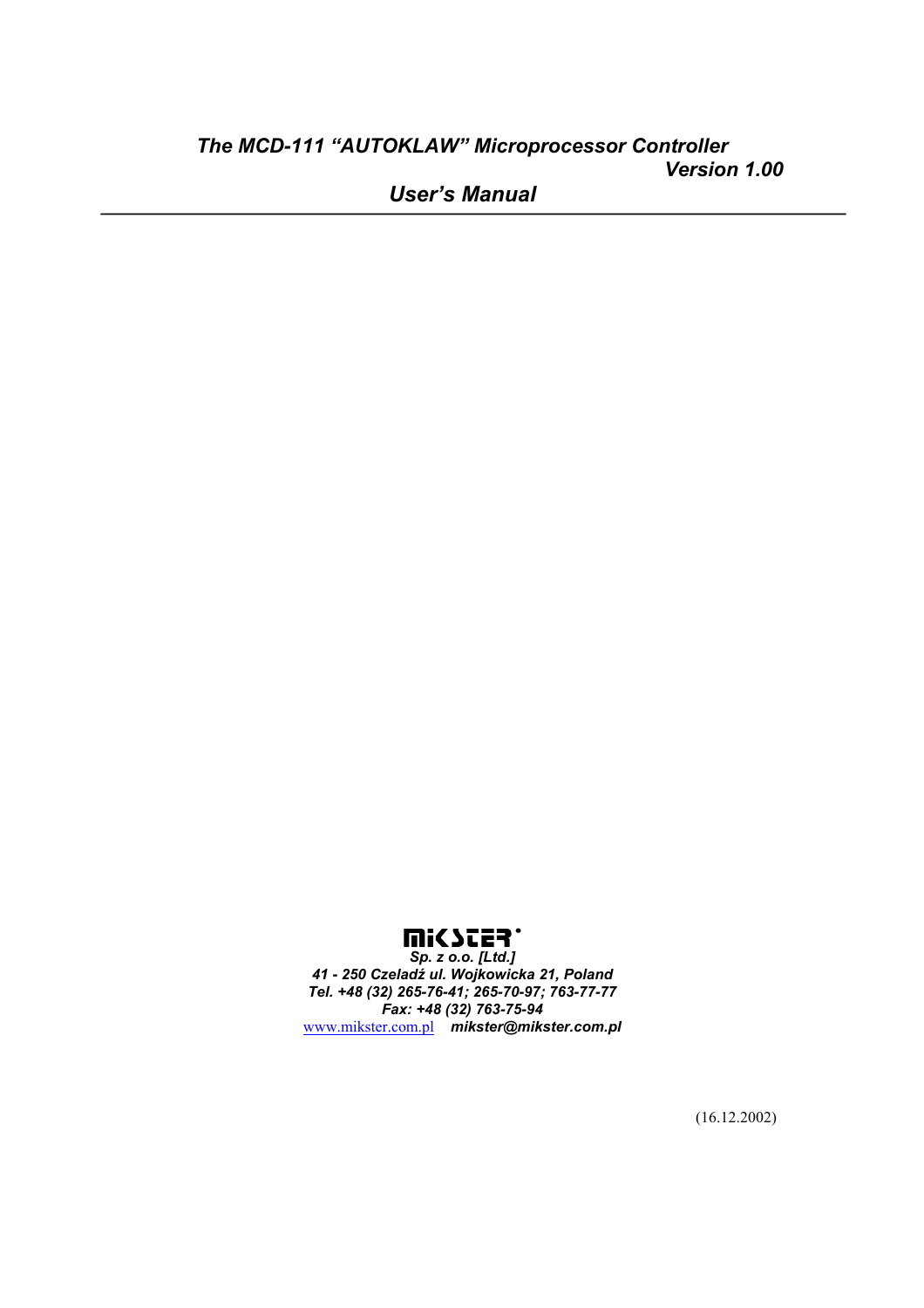### **TABLE OF CONTENTS**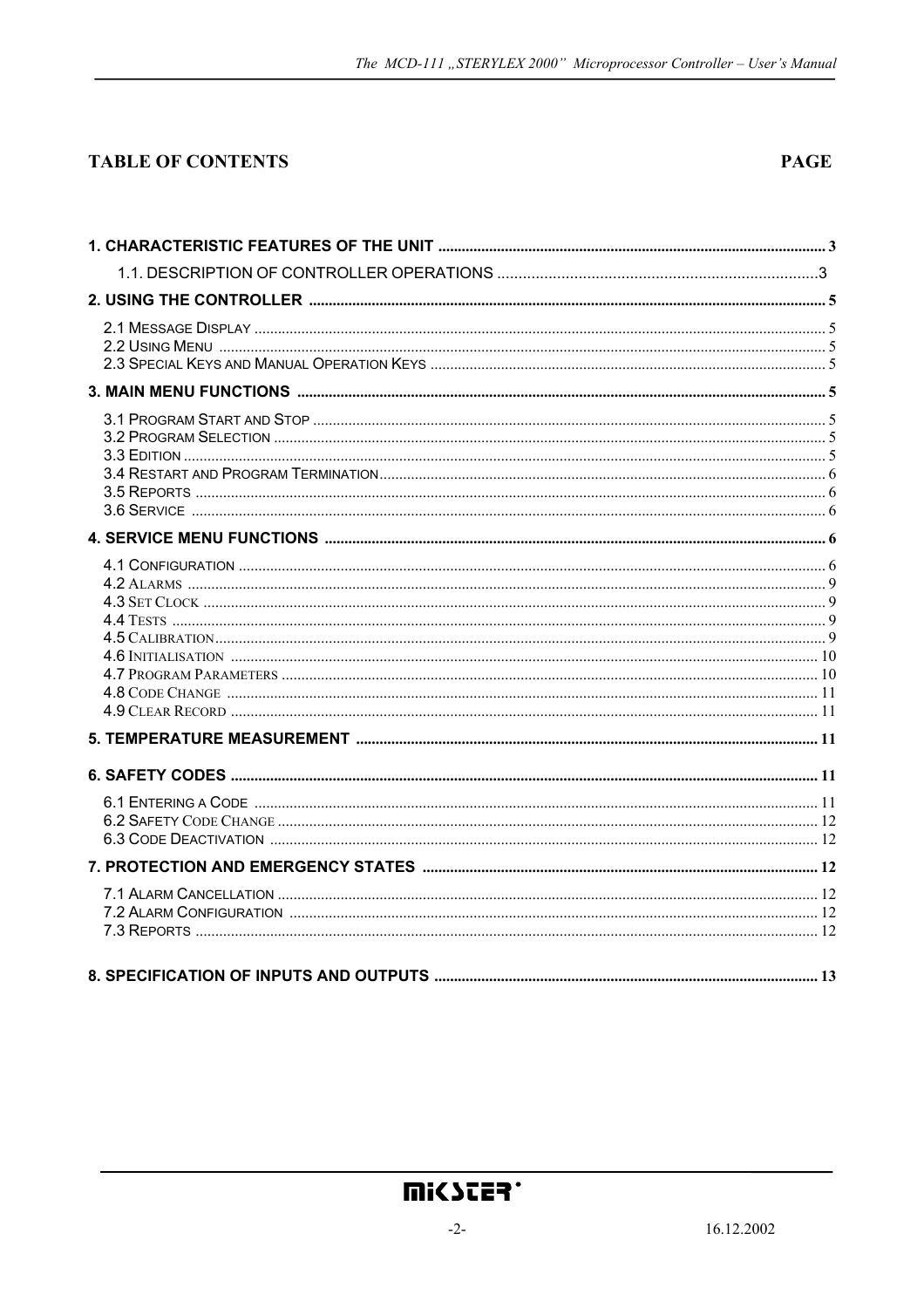# **1. Characteristic Features of the Unit**

The MCD-111 Controller has been designed for the purposes of handling control and regulation of the thermal food preservation process, which is carried out in a spray sterilizer. The Controller works with Windows 95/98 application for visualisation and registration of the sterilisation process. The functional features of the unit are as follows:

- **automatic control of the sterilisation process on the basis of sterilisation coefficient (F) measurement, or according to the (t1+t2+t3)/T formula**
- **measurement of re-circulated water temperature and temperature inside the box, with accuracy of 0.1**°**C**
- **making and collection of process files**
- **database with technological program parameters with option permitting to transmit programs to the Controller**
- **auxiliary equipment control (dosing pump for descaling agent, auxiliary valve for heat exchanger cleaning)**
- **recording of equipment emergency states**
- **developed diagnostic and service functions**
- **reliable data transmission in the RS-485 standard**

### **1.1. Description of Controller Operations**

The MCD-111 Controller is a control and measurement unit used to program sterilisation (pasteurisation) process carried out in spray autoclaves. In an automatic cycle the Controller executes basic autoclave work algorithm, taking into account time passage and temperature and pressure fluctuations. All operations are executed automatically. Running of the manufacturing process with help of the Controller permits to obtain repeatability of technological parameters in each work cycle. Special heating mode eliminates faults resulting from numerous variability factors occurring in industrial conditions.

Immediately after shutting the autoclave and pressing <START> button the unit continues its work automatically, according to parameters of a selected program. The initial phase of the process includes flooding workspace with water. Water preheating the charge is warmed up according to the procedure, which takes into account the initial temperature measured, preset sterilisation (pasteurisation) temperature and specified time, or required sterilisation coefficient value (F0). Desired temperature increase per time unit is computed on the basis of the data listed above. Any deviation from determined temperature increase curve due to variability factors results in correction of a preheating program, that is extending or shortening steam valve opening period. Underheating in preset time, e.g. due to too low flooding temperature or too short preheating time results in time extension by period required in order to reach the sterilisation (pasteurisation) temperature.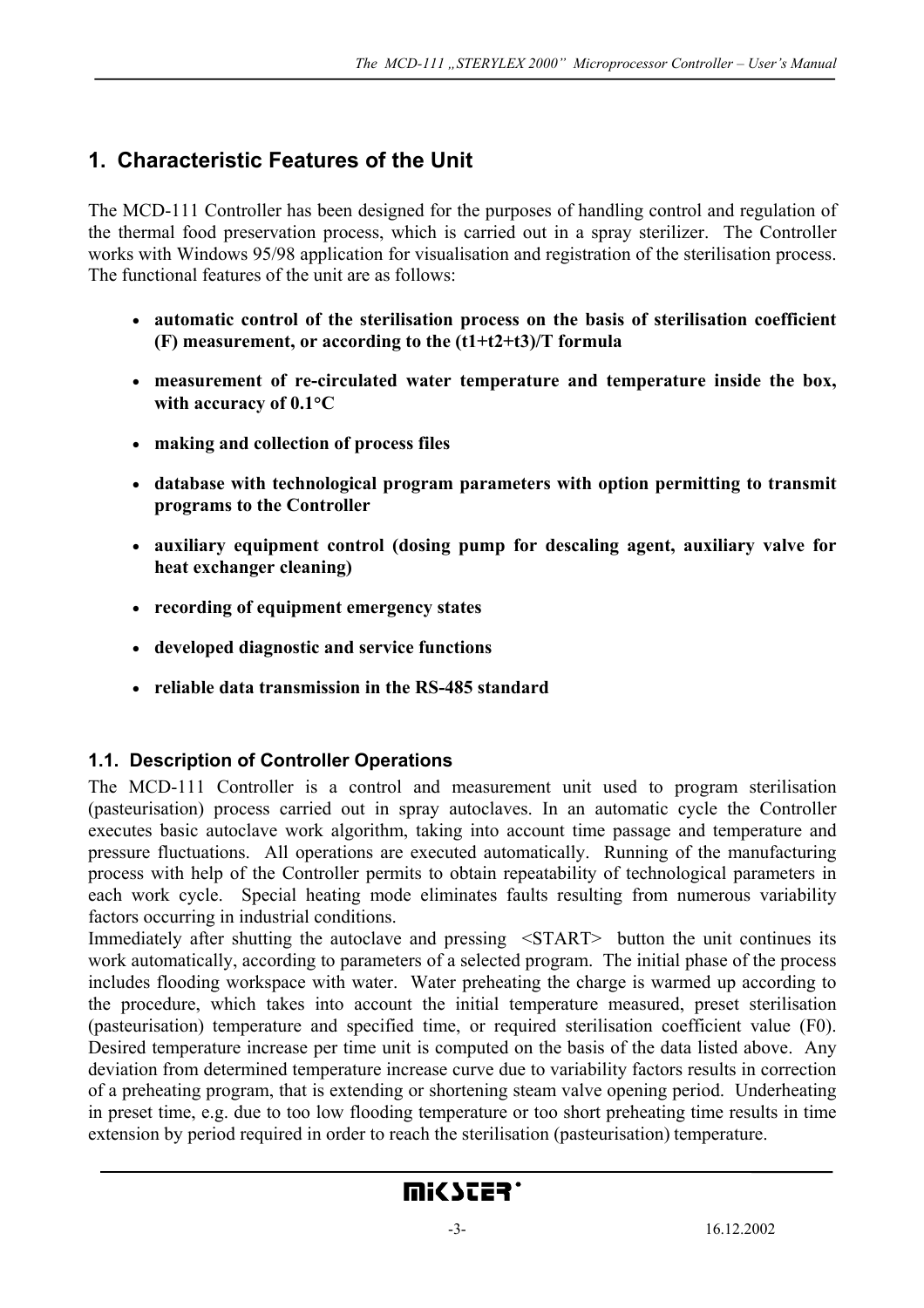During preheating, there is natural pressure increase proceeding simultaneously with temperature growth. Too low pressure as compared to preset sterilisation pressure value will be automatically corrected by opening of the compressed air valve. At the end of the preheating phase, controller parameters will be corrected in order to allow well-timed changing to the proper sterilisation (pasteurisation) phase (lack of over-regulation).

The proper sterilisation process will commence as soon as preset technological values are reached and the time condition is met. At this stage the Controller maintains proper temperature and pressure in specified time.

Cooling procedure will be initiated as soon as preset sterilisation (pasteurisation) time has passed, or if proper sterilisation coefficient value has been reached. The cooling phase is divided in three periods. During the first one pressure is being increased to the value of 20 kPa above the proper sterilisation pressure value. If sterilisation (pasteurisation) temperature exceeds 100°C, the first cooling period lasts no less than 1/3 of assumed total cooling time. After this time, if cooling water temperature still exceeds 90°C, the period in question will be extended at stable pressure. The second cooling period is preceded with pressure value decrease by 1/3 in relation to pressure value in the first period, and ends with further reduction down to 100 kPa.

In the third period, cooling process lasts until preset end temperature value is reached and the time condition is met. If cooling water does not reach the process end temperature even though preset time has passed, cooling period will be extended until this condition is met.

As soon as cooling phase is completed, water remaining in workspace of the tank will be forced out through a drain valve, at pressure of approximately 100 kPa, forced by compressed air. After passing of preset time, the Controller will close the air valve and open the de-aeration valve. Pressure drop down to the value of 0 kPa will activate sound and optical signalling system, which informs about completion of the process.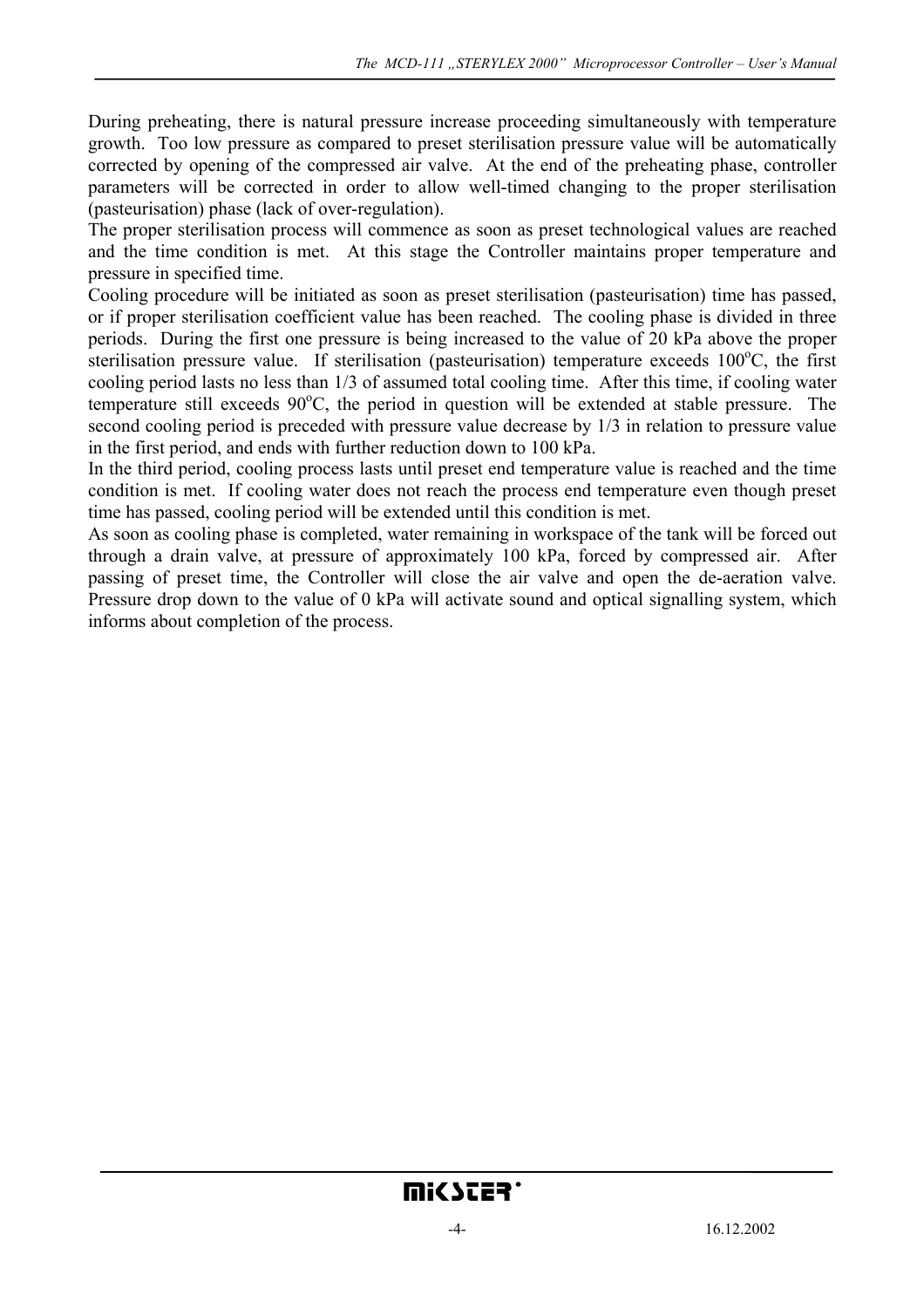# **2. Using the Controller**

### **2.1 Message Display**

In order to make operation of the Controller easier for its user, the unit is provided with an alphanumeric display, permitting to read out and enter system parameters. Moreover, the Controller is equipped with large 7-segment displays showing current pressure and temperature values inside the autoclave. As soon as the Controller is switched on, the display shows the '*initialisation ...*' message, and Controller type and program version number.

### **2.2 Using Menu**

In order to switch from regular display mode to menu press the  $\leq$ menu $\geq$ key.

Select desired function by pressing the  $\langle \leftarrow \rangle$  and  $\langle \rightarrow \rangle$  keys, and then press the  $\langle$ enter $\rangle$  key. Use the  $\langle \uparrow \rangle$ ,  $\langle \downarrow \rangle$  keys in order to change function value or program number. In order to return to regular operation mode press the  $\le$ esc $>$  key.

### **2.3 Special Keys and Manual Operation Keys**

Manual operation keypad is located on the left side of the Controller panel. Switching to manual operation mode is possible only when the Controller is currently either in the 'ready' mode or in the 'STOP' mode. Activation of manual operation keypad is signalled by appearance of "Manual operation !" message on the Controller display.

# **3. Main Menu Functions**

### **3.1 Program Start and Stop**

In order to activate a program press the START key or select the [program start] function in menu. As a result, program number and its abbreviated name and canned food code will appear on the display. Then, using the  $\langle \uparrow \rangle$  and  $\langle \downarrow \rangle$  keys, select proper program number and press the  $\langle$ enter $\rangle$ key. Now the display will show a query to enter pot number. After entering the pot number with the  $\langle \uparrow \rangle$  and  $\langle \downarrow \rangle$  keys, press  $\langle$ enter $\rangle$  again. Further operation of the unit runs automatically, in accordance with preset program parameters. Point **4.7. "Program parameters"** describes in detail the procedure how to set the technological program parameters.

## **3.2 Program Selection**

### **3.3 Edition**

The [edit program] function is used for the purposes of temporary modification of current program parameters (if the same program is reselected, the result will be restoring of parameters originally preset in this program). Prior to using this function, select number of a program you intend to edit using the [select program] function. This function may also serve to preview parameters of a selected program. Any modifications introduced when using this function are not stored in the Controller non-volatile memory therefore they will be lost after switching off power.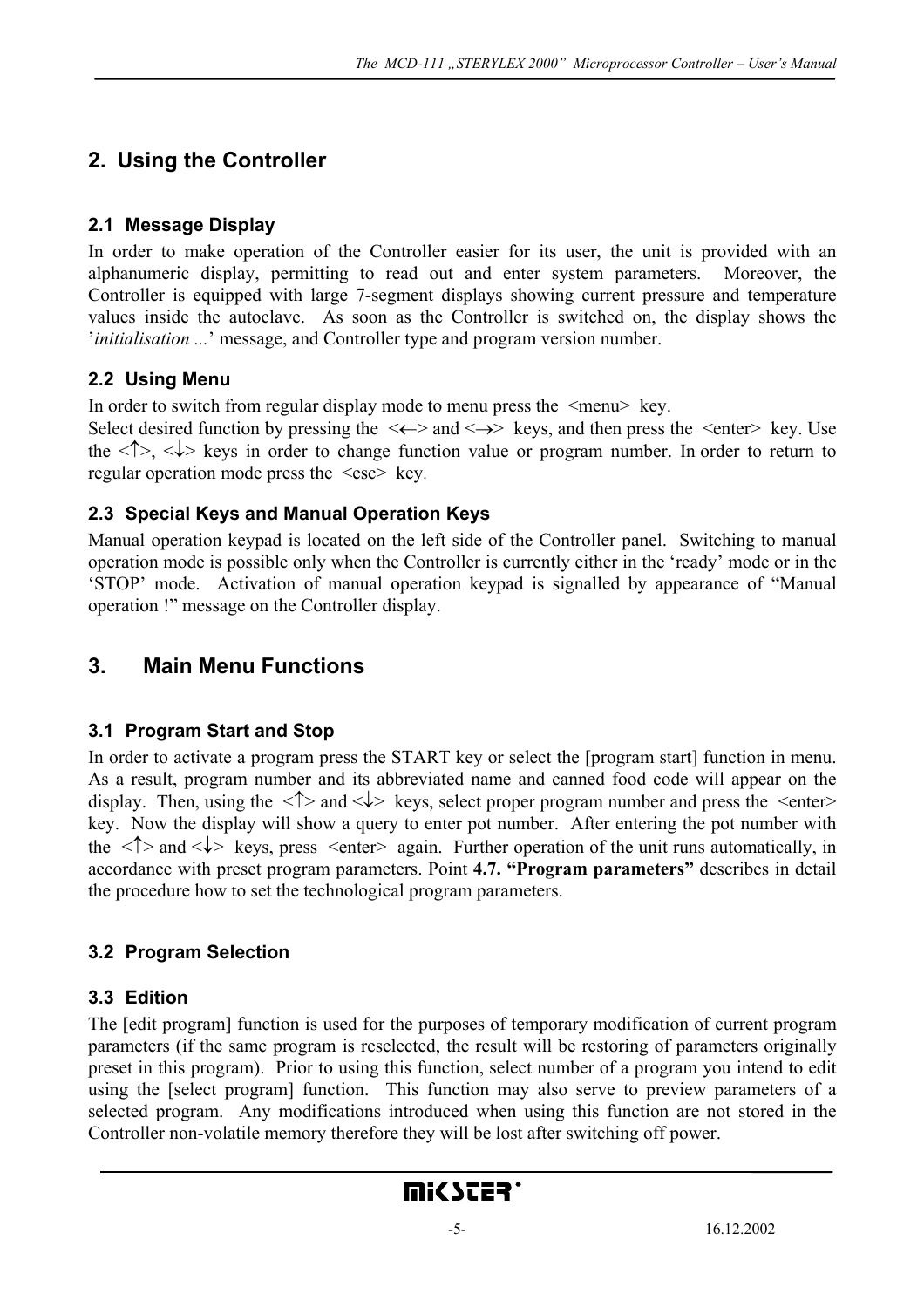#### **3.4 Restart and Program Termination**

In case of program execution failure due to an emergency situation, or program execution stopped by the equipment operator, it is possible to restart the program from the point, where it stopped. In order to do so press the START key, or select the [restart] function in the menu. An alternative option is to terminate program without possibility to continue it. To do this select the [terminate program] function in the menu.

### **3.5 Reports**

During operation of the equipment all events (alarms) affecting correct work of the system are recorded. All these events (sensor failures, power supply failures, exceeded allowable parameters, etc.) are stored in Controller memory. The [reports] function enables preview of all emergency cases that occur during operation of the equipment. The description of most recent alarm and its number will be displayed after selecting this function in the main menu. By using the  $\leq$ mode $\geq$  key it is possible to have date and time of alarm occurrence displayed. In order to preview previously recorded alarms use the  $\langle \uparrow \rangle$  and  $\langle \downarrow \rangle$  keys.

### **3.6 Service**

Service menu functions are used for the purposes of configuration, calibration and testing of the unit. Enter access code in order to use these functions.

## **4. Service Menu Functions**

In order to enter the service menu select the [service] function in the main menu, and enter a 6-digit code. The service menu functions are divided in the following subgroups: Configuration, Alarms, Clock Setting, Tests, Calibration, Initialisation, Program Parameters, Code Change and Delete Recording. It is essential that only trained and qualified technical personnel activate the service menu function. It is not necessary to use this function during regular operation of the equipment.

### **4.1 Configuration**

Functions listed below are available:

#### •  $\leq$ F 01> - max. temp.

Maximum temperature – if this temperature level is exceeded, it will not be possible to open steam valves and to continue preheating of re-circulated water (this regards both manual and automatic mode of operation).

#### $\bullet$   $\leq$   $\parallel$  02> - alarm temp.

Alarm temperature – if this temperature level is exceeded, execution of the process will be interrupted and sound and optical signalling system will be activated.

#### $\bullet$   $\leq$ F 03 $>$ - max. pressure

Maximum pressure – if this pressure level is exceeded, it will not be possible to open the compressed air valve and to continue increasing of pressure inside the autoclave (this regards both manual and automatic mode of operation).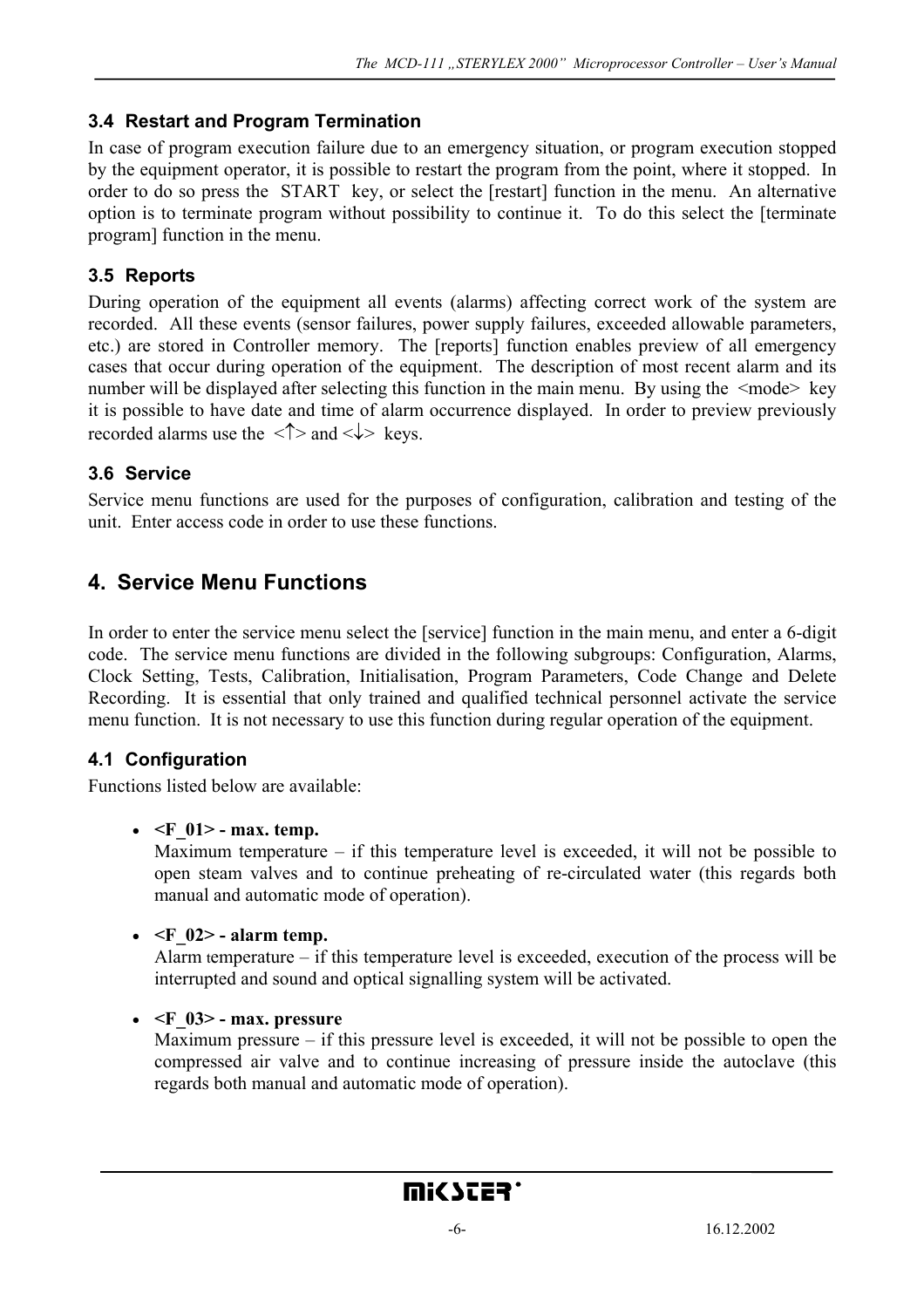#### • **<F\_04> - alarm pressure**

Alarm pressure – if this pressure level is exceeded, execution of the process will be interrupted and sound and optical signalling system will be activated.

- **<F\_05> number in network**  Number of device in the RS-485 network.
- **<F\_06> registration period** Period of sampling for visualisation and period for computing the sterilisation coefficient.

#### $\bullet$   $\leq$ F 07> - pot number

Allows specifying, whether at program start a query for letter determining canned food batch is to be displayed.

- $\leq$ F 08> reg. T (k) Temperature controller amplification.
- $\leq$ F 09> reg. T (Ti) Temperature controller integration time.
- $\leq$ F 10 $>$  reg. T (Td) Temperature controller differentiation time.
- $\leq$ F 11> reg. T (T0) Temperature controller sampling time.
- $\leq$ F 12> reg. T (hist) Dead zone of the temperature controller output.

#### •  $\leq$ F 13> - T (Tiov)

When this temperature value is reached, integral value of the controller will be replaced with value defined by the Tov parameter.

•  $\leq$ F 14> - T (Tov)

Percent value of integral part of the controller, which replaces integral value of the controller used so far after reaching the Tiov temperature.

- $\leq$ F 15> reg. p (k) Pressure controller amplification.
- $\leq$ F 16> reg. p (Ti) Pressure controller integration time.
- $\leq$ F 17> reg. p (Td) Pressure controller differentiation time.
- $\leq$ F 18> reg. p (T0) Pressure controller sampling time.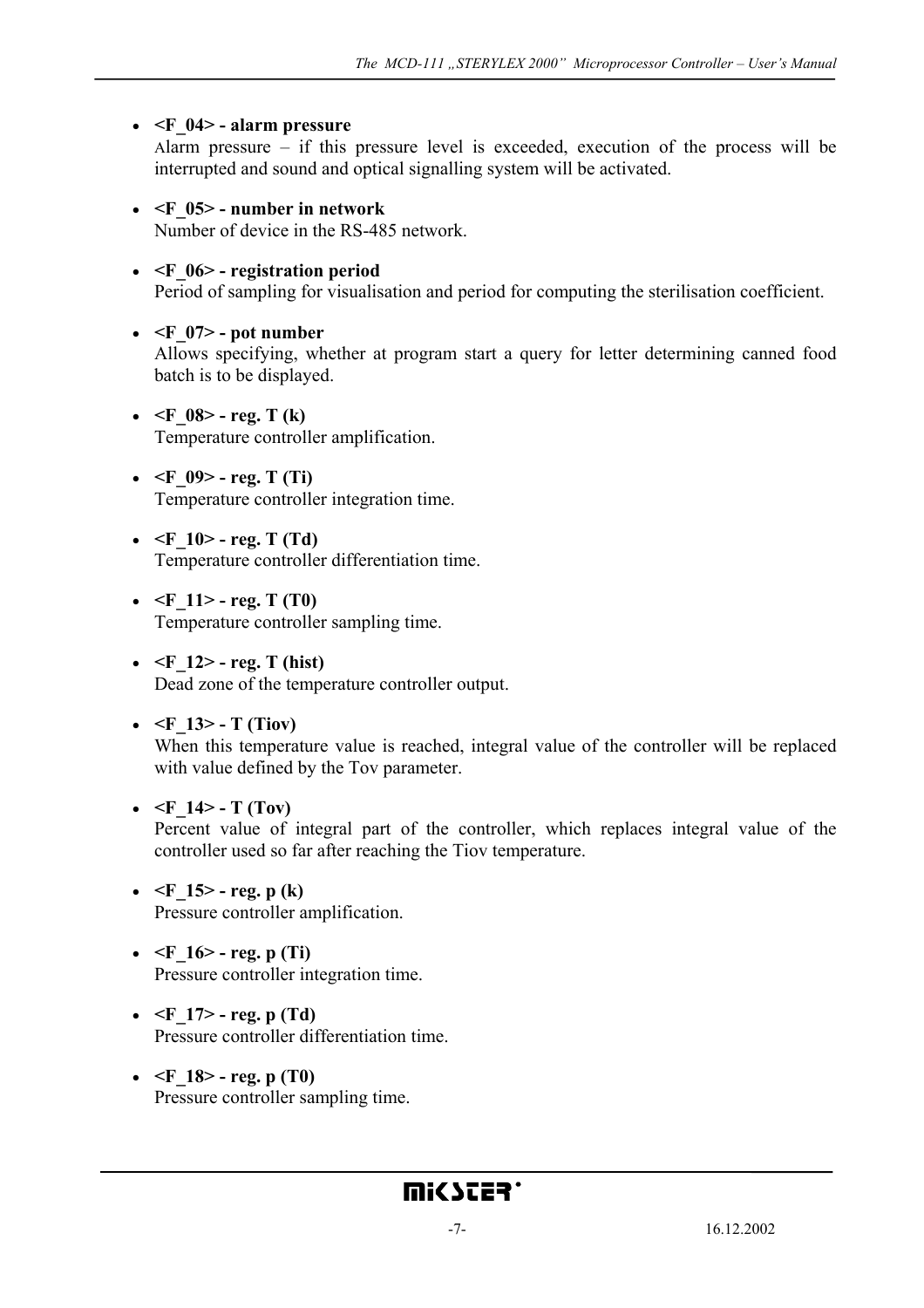### •  $\leq$ F 19> - reg. p (hist)

Dead zone of the pressure controller output.

• **<F\_20> - exchanger**

Time of removing raw water from heat exchanger.

#### $\bullet$   $\leq$  F 21 $>$  - decanting time

Water drain valve opening time in water decanting cycle, counted from the moment of bottom level sensor switch-off.

#### $\bullet$  <F 21> - dosing pump 1

Time of dosing pump operation in the water-filling cycle.

#### $\bullet$  <F 22> - dosing pump 2

Time of dosing pump operation in the cooling cycle.

#### $\bullet$   $\leq$ F 23 $>$  - decanting time

Water drain valve opening time in water decanting cycle, counted from the moment of bottom level sensor switch-off.

#### $\bullet$   $\leq$ F 24 $>$  - control type

Permits to specify whether process controlling is to be carried out according to the (t1+t2+t3)/T formula, or on the basis of temperature inside the can and measurement of the sterilisation value (F0).

#### $\bullet$   $\leq$ F 25 $>$  - cooling type

Cooling type selection: cooling according to preset curve, or cooling at maximum opening of valves.

#### • **<F\_26> - T\_min. steril.**

Minimum temperature, which must be reached inside the can during sterilisation process.

#### •  $\leq$ F 27> - T min. pasteur.

Minimum temperature, which must be reached inside the can during pasteurisation process.

#### • **<F\_28> - not used**

#### • **<F\_29> - language selection**

The controller is operated in Polish and (according to customer's order) either in English or Russian.

#### • **<F\_30> - autoclave type**

As regards adjustment of circulating water temperature during the cooling phase, there are two types of autoclaves to choose from:

- **spraying type** (with exchanger) we dose water of required temperature from heat exchanger to the autoclave,
- (spraying type) **without exchanger** we dose cold water directly to the autoclave, simultaneously adjusting level and pressure,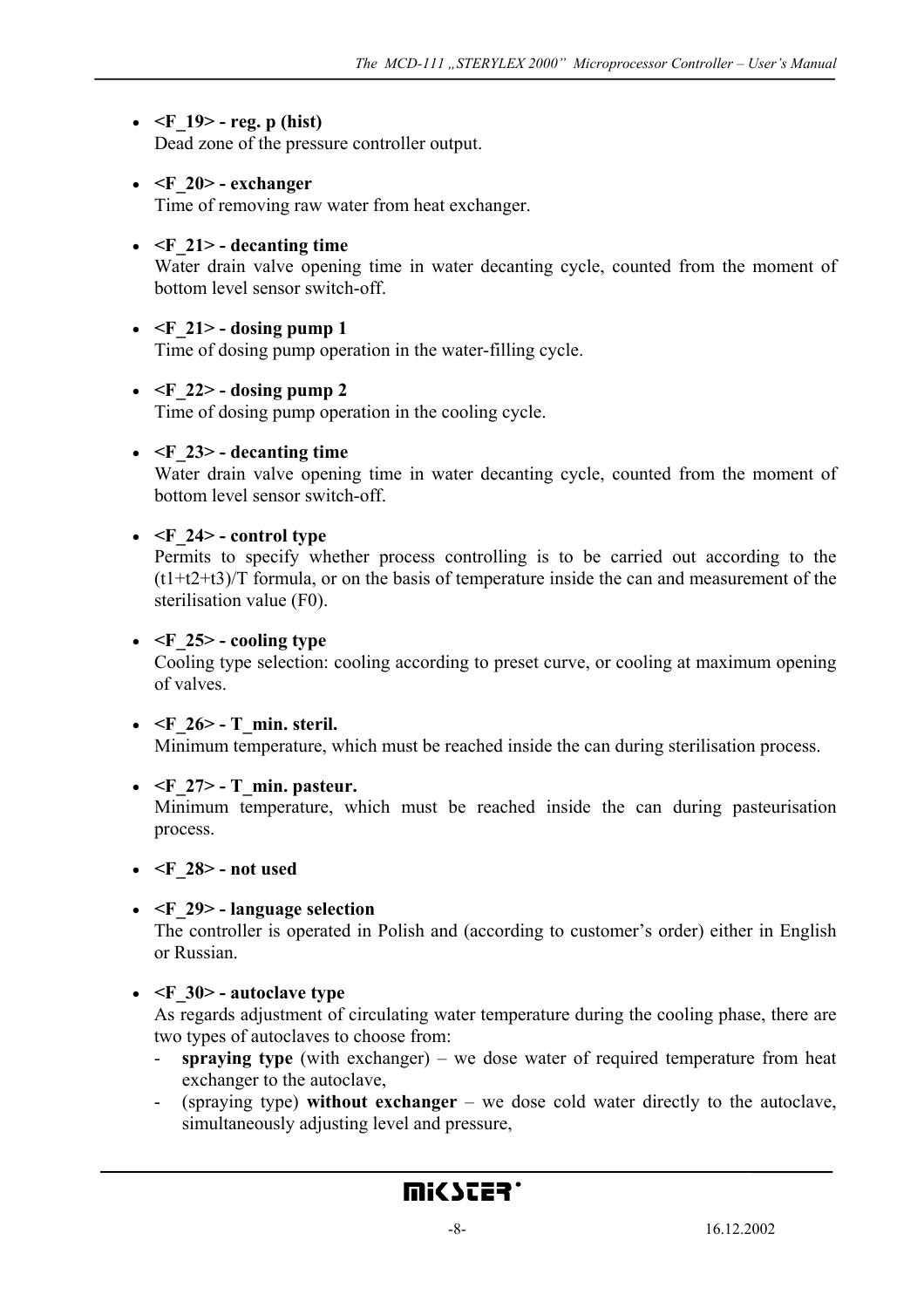### **4.2 Alarms**

Configuring reports and alarms. This function is described in detail in chapter "Protection and Emergency States".

### **4.3 Set Clock**

Setting of Controller date and time.

### **4.4 Tests**

#### • **[digital inputs]**

Enables to switch on and off individual inputs manually. Using the  $\leq$  mode  $\geq$  key we may have input number or name displayed.

#### • **[outputs]**

Enables to switch on and off individual outputs manually.

**ATTENTION: Manual operation mode permits to switch on any output bypassing protections.** Using the  $\leq$ mode> key we may have input number or name displayed..

#### • **[analogue inputs]**

In order to preview values measured by individual sensing elements use the  $\langle\leftarrow\rangle$  and  $\langle\rightarrow\rangle$ keys.

• **[keyboard]**

Pressing any key will return its own code.

#### **4.5 Calibration**

In order to carry out calibration, press the MENU key, then move the  $\rightarrow$  cursor to the [service] mode, and accept with the ENTER key. Next, using the  $\rightarrow$  cursor go to the [calibration] function and accept with the ENTER key.

#### • **[cold water temp.]**

Calibration of cold water temperature

Go to cold water temp. and press the ENTER key. Connect  $100\Omega$  standard resistor to the Pt100-T1 connector, which corresponds with temperature of  $0^0$ C. As soon as indication stabilises press ENTER. Using the  $\rightarrow$  key set "yes" when answering question "are you sure?" and again accept with ENTER. Then connect  $138,5\Omega$  standard resistor, which corresponds with  $100^{\circ}$ C, and adjust that temperature value with the TS-1 potentiometer. In order to leave the calibration function press ESC.

#### • **[hot water temp.]**

Calibration of circulating water temperature.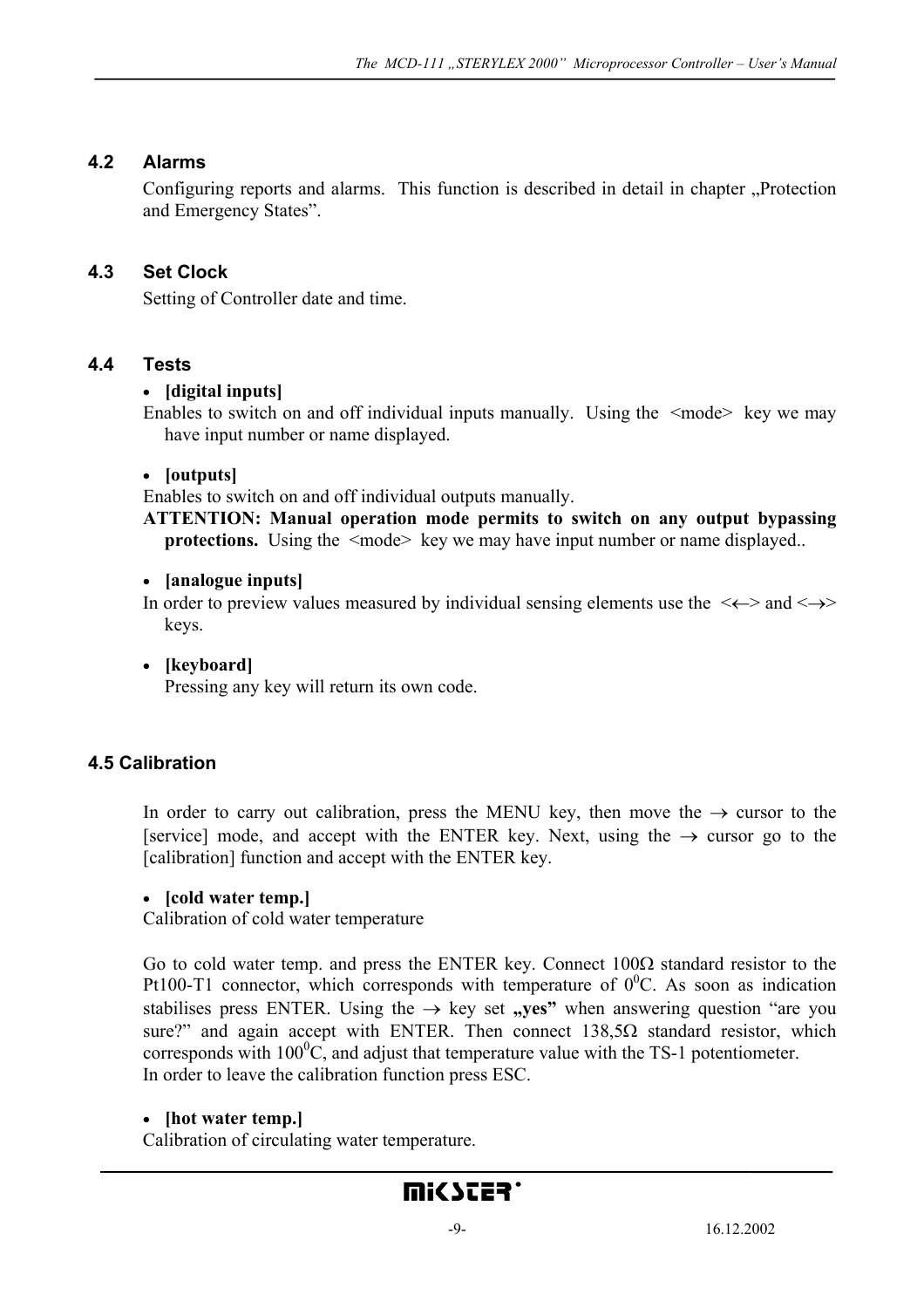The same procedure as for [cold water temp.], but using the Pt100-T2 connector and the TS-2 potentiometer.

#### • **[tin temp.]**

Calibration of tin temperature

The same procedure as for [cold water temp.], but using the Pt100-T3 connector and the TS-3 potentiometer.

#### • **[pressure]**

Calibration of temperature inside the autoclave

Pressure measurement is carried out with help of a pressure transducer with output signal of 0(4)..200 mA. Because of measurement range of an employed transducer it is required to declare first the p\_min value (the minimum pressure value, at which transducer generates current of  $0$  (4) mA) and p\_max (the maximum pressure value, at which transducer generates current of 20 mA). The above-mentioned values shall be given according to the transducer documentation.

Move the  $\rightarrow$  cursor to pressure calibration

calibration of 0 mA.

Apply 0 mA current signal to connector specified as pressure sensor and accept with ENTER, using the  $\rightarrow$  key set "yes" when answering question "are you sure?" and again accept with ENTER.

calibration of 20 mA

Calibration is carried out in the same way as above, only applied signal shall be 20 mA.

As soon as calibration is complete, press the ESC key three times.

#### **4.6 Initialisation**

Use of this function results in deleting reports and clearing of recording buffer.

#### **4.7 Program parameters**

This function permits to store in memory or permanently modify settings of individual technological program parameters. Modifications introduced using this function are stored in the controller non-volatile memory.

The first operation during the programming is to select number of program, that we currently wish to create, or alter its parameters. Then we set the following values:

- technological program name,
- tin code,
- heating time, (\*)
- pasteurisation time. $(*)$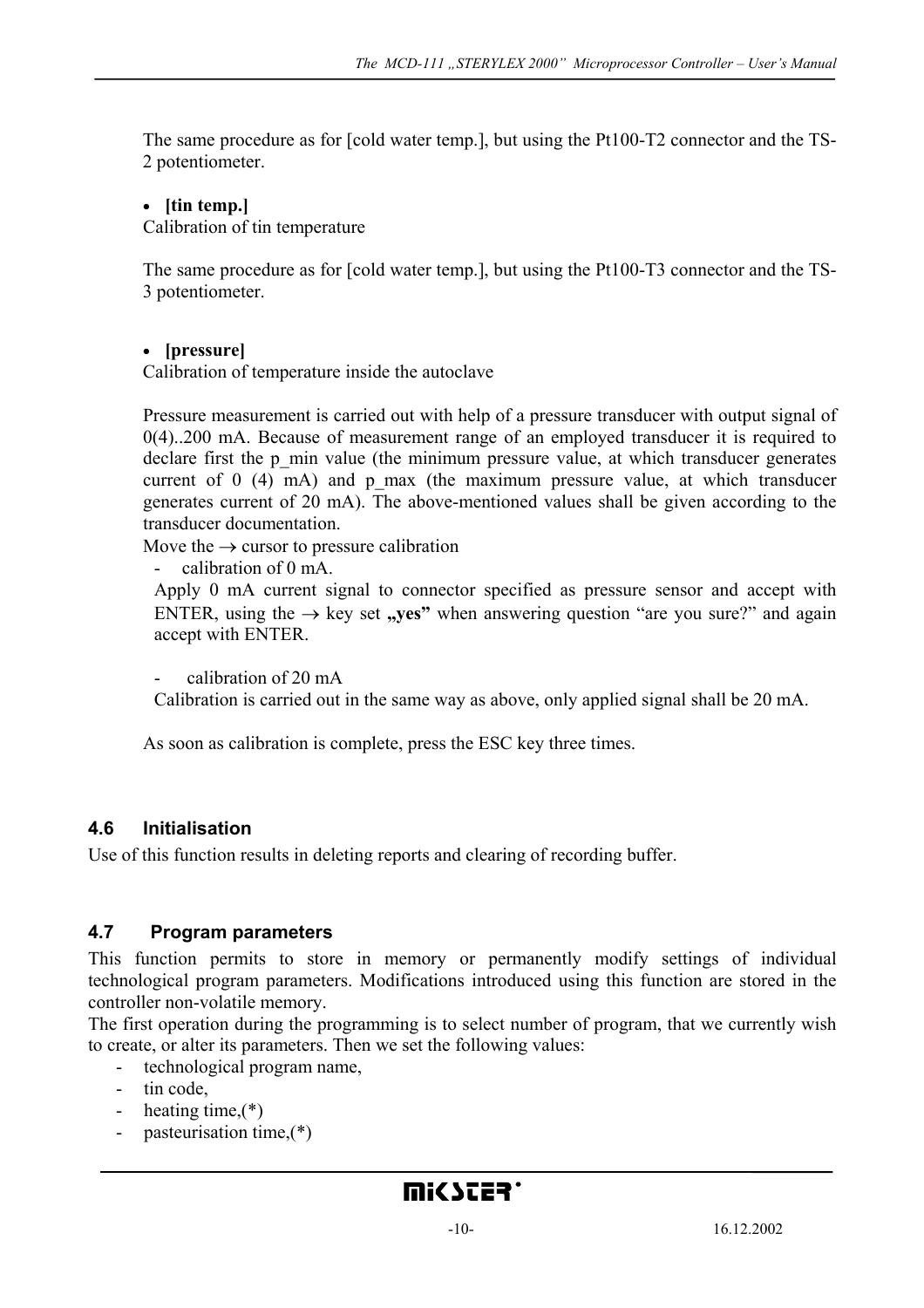- cooling time, $(*)$
- preset sterilisation temperature,
- end temperature of water in the tank,
- end temperature of tin, $(**)$
- sterilisation pressure,
- sterilisation value:  $(F0)$ ,  $(**)$
- the Fp sterilisation value (switching), $(***)$

(\*) – important when the sterilisation process is carried out according to the  $(t1+t2+t3)/T$ formula.

(\*\*) – important when the sterilisation process is carried out on the basis of temperature inside the tin and the F0 sterilisation value measurement.

(\*\*\*) – Due to considerable process nonlinearity the F0 end value cannot be directly controlled. As a result, a Fp value has been introduced. In order to obtain the required F0 end value, "switch" the main sterilisation phase to the cooling phase as soon as advisable Fp value has been reached. The Fp switching sterilisation value is an experimental value of the F0 coefficient. Due to repeatability of the sterilisation process this somewhat primitive adjustment method works well in practice. Depending on tin type the Fp values range from 50 to 80% of the F0 value.

It is possible to program 100 technological programs.

### **4.8 Code Change**

This function permits to enter a new access code to the service menu (detailed description – chapter 6.)

### **4.9 Clear Record**

Clearing of recording buffer.

### **5. Temperature Measurement**

Re-circulated water temperature and can temperature values are measured with a Pt100 sensor with accuracy of 0.1 $^{\circ}$ C. Temperature readouts ranging beyond (-50 ... +200 $^{\circ}$ C) are treated as sensor malfunction.

# **6. Safety Codes**

A six-digit safety code is used in order to prevent unauthorised persons from accessing and starting the service menu and modifying configuration parameters of the Controller.

### **6.1 Entering a Code**

When attempting to activate protected functions of the configuration menu a query to enter the code will be displayed. Then, using the  $\langle \uparrow \rangle$  or  $\langle \downarrow \rangle$ , and  $\langle \leftarrow \rangle$  or  $\langle \rightarrow \rangle$  keys, enter the code value and press the  $\le$ enter $\ge$ key. If entered value is correct, proper function will be started; otherwise the query will be repeated.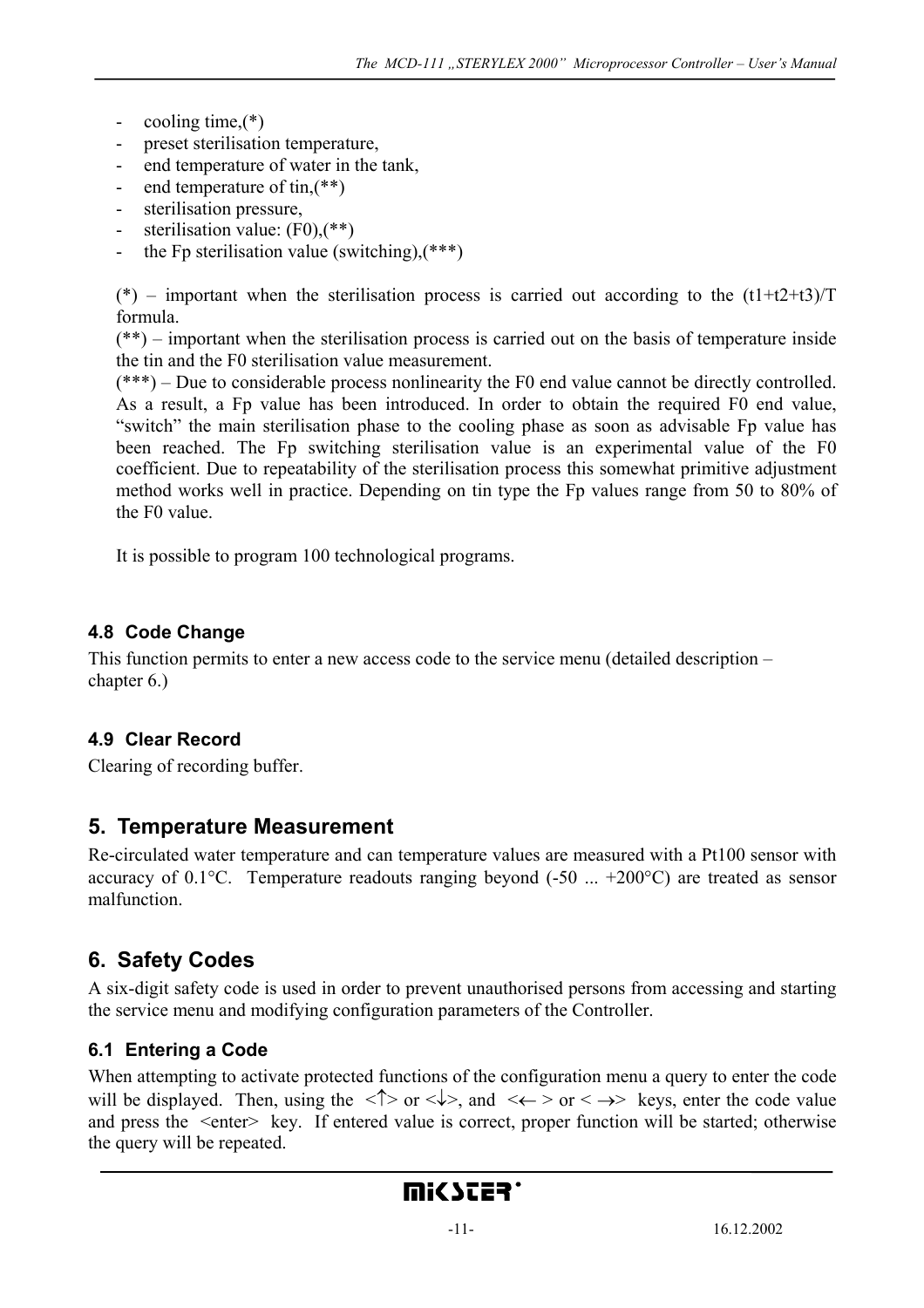### **6.2 Safety Code Change**

In order to change current code, change values of successive code digits using the  $\langle \uparrow \rangle$  or  $\langle \downarrow \rangle$  key. Use the  $\langle\leftarrow\rangle$  and  $\langle\rightarrow\rangle$  key to move to successive digits. The new code value will be memorised by the Controller immediately after leaving the code change mode using the <esc> key.

**ATTENTION: Be particularly careful when modifying the safety code value. Be sure to note or precisely memorise the new code value, since if it is forgotten, it will be impossible to access the configuration menu.** 

### **6.3 Code Deactivation**

It is possible to deactivate safety code check before entering a menu function it protects. In order to do so change the code by attributing null value for each of its digits.

# *7.* **Protection and Emergency States**

The unit emergency states are controlled while the Controller is in operation. Alarms, which may be individually activated or deactivated (lack of reaction to an emergency state) are attributed to each of these states. In case of occurrence of one of mentioned factors and provided that an alarm attributed to it is active, program execution will be interrupted. This situation will be announced by ALARM message appearing on the display together with an information on alarm cause and its number. Additionally, sound signal will be activated. Press the alarm cancellation key on the Controller panel in order to turn off the sound signal. Program restart will be possible only when alarm cause is eliminated.

The Controller detects the following emergency states of the equipment:

- lack of permission signal
- too low re-circulated water level during pump operation
- damage of temperature sensors or pressure pick-up
- burnout of fuse on electro-valve power supply
- lack of pump operation status confirmation
- power supply failure
- process stoppage using the EMERGENCY STOP key

### **7.1 Alarm Cancellation**

In order to cancel alarm press the alarm cancellation key on the Controller panel. This results in switching off of the sound and optical signalling system and cancellation of an alarm message.

### **7.2 Alarm Configuration**

It is possible to switch off each of the alarm sources individually (No. 0), and to configure alarm to stop the process (No. 2) or not to stop the process (No. 1) (warning signal). Alarm occurrence may result in recording of a report (T), or not (N). In order to configure alarms select the [alarms] function in the service menu.

### **7.3 Reports**

Reports are recordings of alarm occurrences, stored in chronological order in Controller memory. In order to read reports select the [reports] function in the menu and press the  $\leq$ enter $\geq$  key. Using